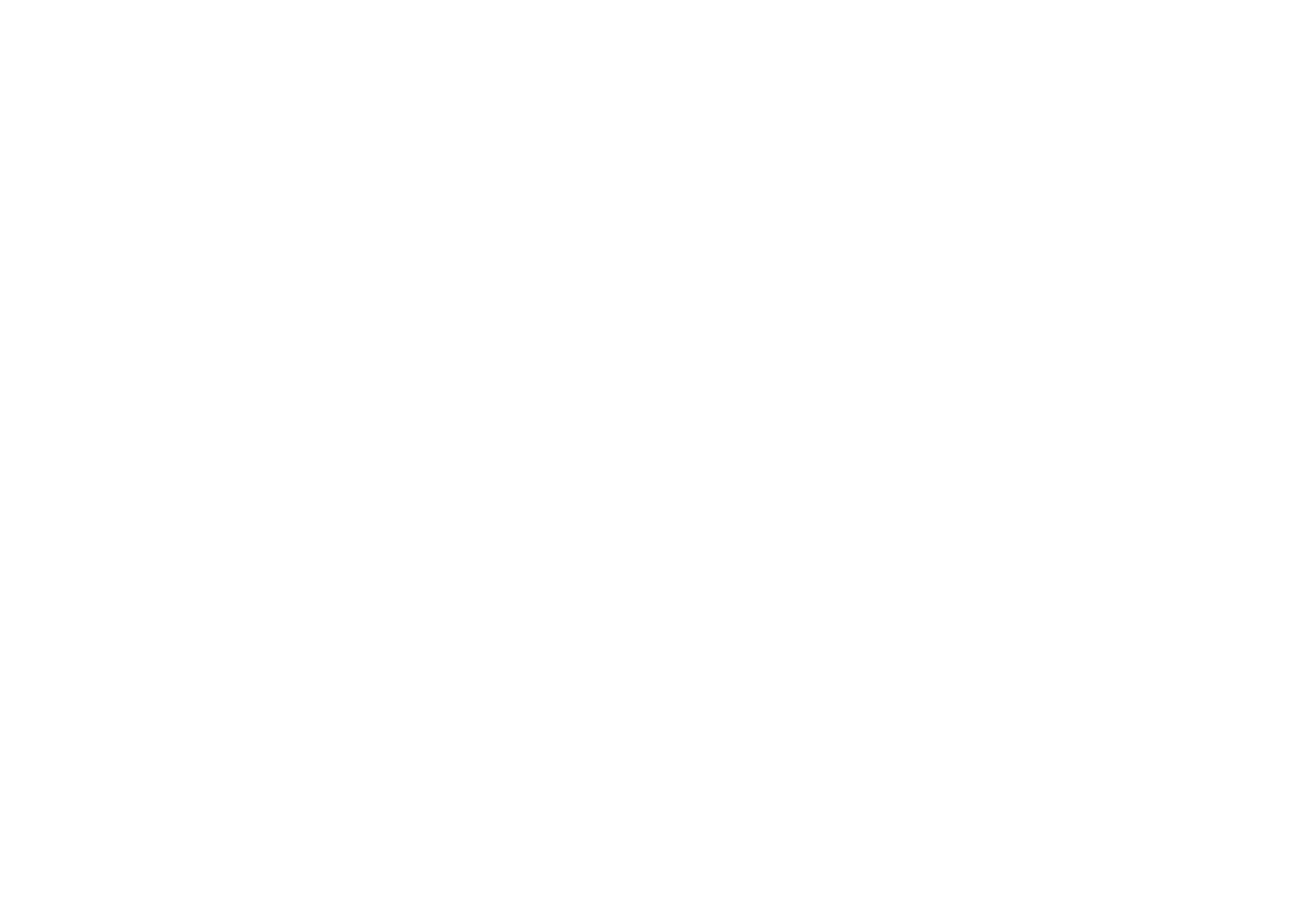# **Contents**

|                                     | Page |
|-------------------------------------|------|
| Introduction                        | 1    |
| <b>National Policy Context</b>      | 1    |
| <b>Local Policy Context</b>         | 4    |
| Key Issues in Rhondda Cynon Taf     |      |
| <b>Preferred Strategy</b>           | 8    |
| Draft Local Development Plan Policy | 10   |
| <b>Further Advice</b>               | 18   |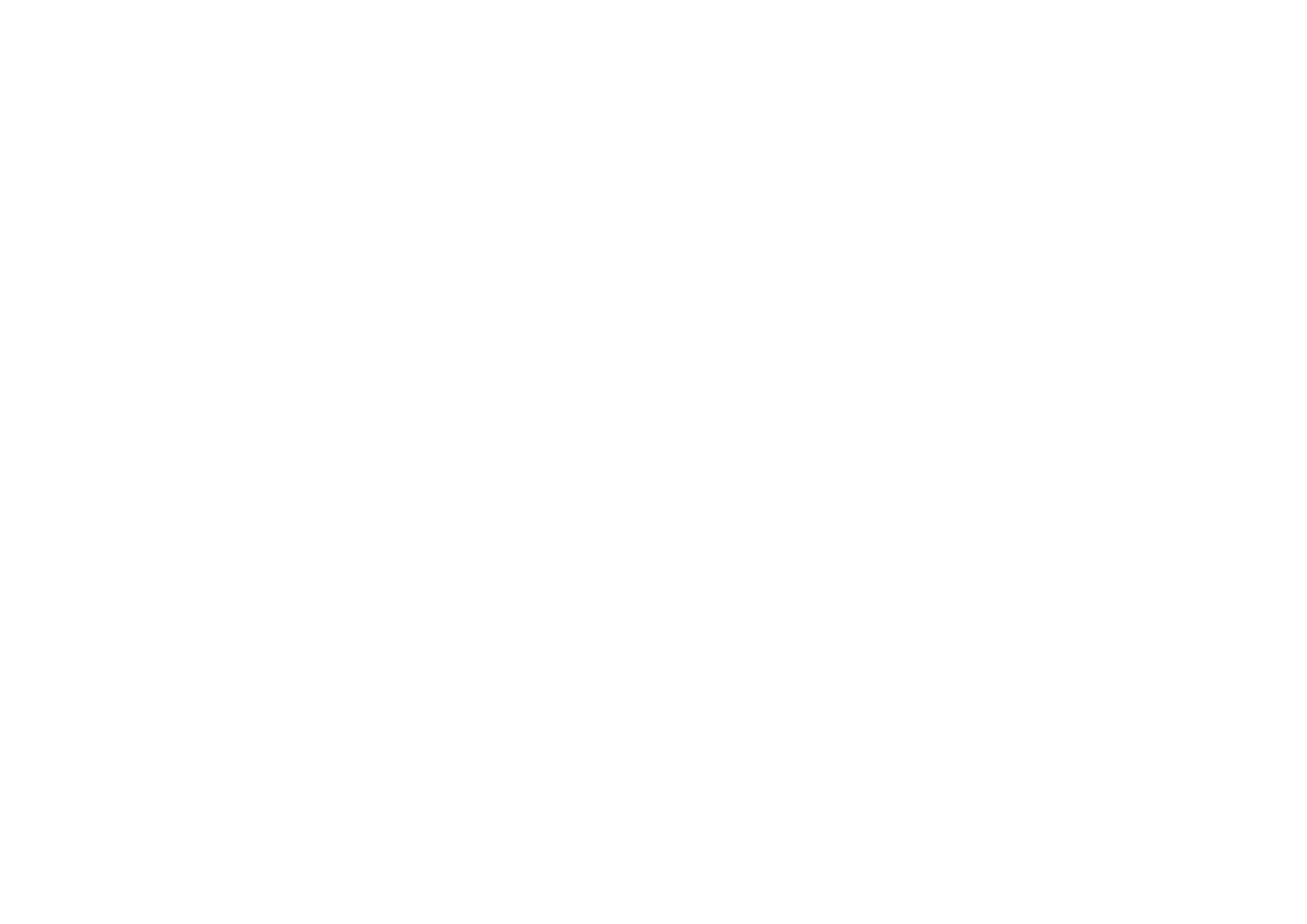#### **BACKGROUND**

In January 2007 the Council issued for public consultation the Local Development Plan: Preferred Strategy. The Strategy was the first stage of the new statutory local development plan (LDP).

The next stage in the plan making process is the production of a deposit draft LDP. In order to ensure the soundness of the emerging LDP and transparency in the plan making process, the Council has produced a series of topic papers.

The topic papers address the main area of policy to be considered in the LDP. **It should be stressed that these papers are a starting point for policy development, through the sustainability appraisal process and as the Council's evidence base develops, emerging LDP policy will evolve and be refined.**

#### **1. INTRODUCTION**

The Environment Strategy for Wales (2006) considers that *the landscape and its historic character is a reflection of our culture and history and our continuous interaction with the environment and the resources it provides. Our landscapes must provide real places for people to live, work, enjoy recreation and may provide the scenic backdrop that attracts tourism and enhances the quality of life of the people of Wales. The quality and diversity of the natural and historic landscape should be maintained and enhanced.* 

The document further outlines the challenges facing this natural environment, taking into consideration the range of

pressures currently being put upon it from modern society. It is essential that these challenges are met, through addressing such issues as the degradation of habitats and ecosystems and the loss of biodiversity, whilst maintaining our landscapes and heritage quality and distinctiveness.

This Topic Paper aims to set out how the Rhondda Cynon Taf LDP is able to protect, safeguard and develop the natural heritage of Rhondda Cynon Taf. These objectives will be achieved through formulating comprehensive policies on all aspects of the natural environment so that they may be appreciated by generations to come.

In order to do this the topic paper will outline;

- **The policy context** for the natural environment, including an explanation and the objectives of national, regional and local policy;
- **Key issues in Rhondda Cynon Taf,** which relate specifically to the natural environment;
- **The Preferred Strategy** policy in respect of the natural environment, representations to the Strategy and proposed policy response; and,
- **Draft LDP Policy,** which provides a policy context for new housing development.

## **2. NATIONAL POLICY CONTEXT**

**People, Places, Futures – The Wales Spatial Plan (adopted 2004)**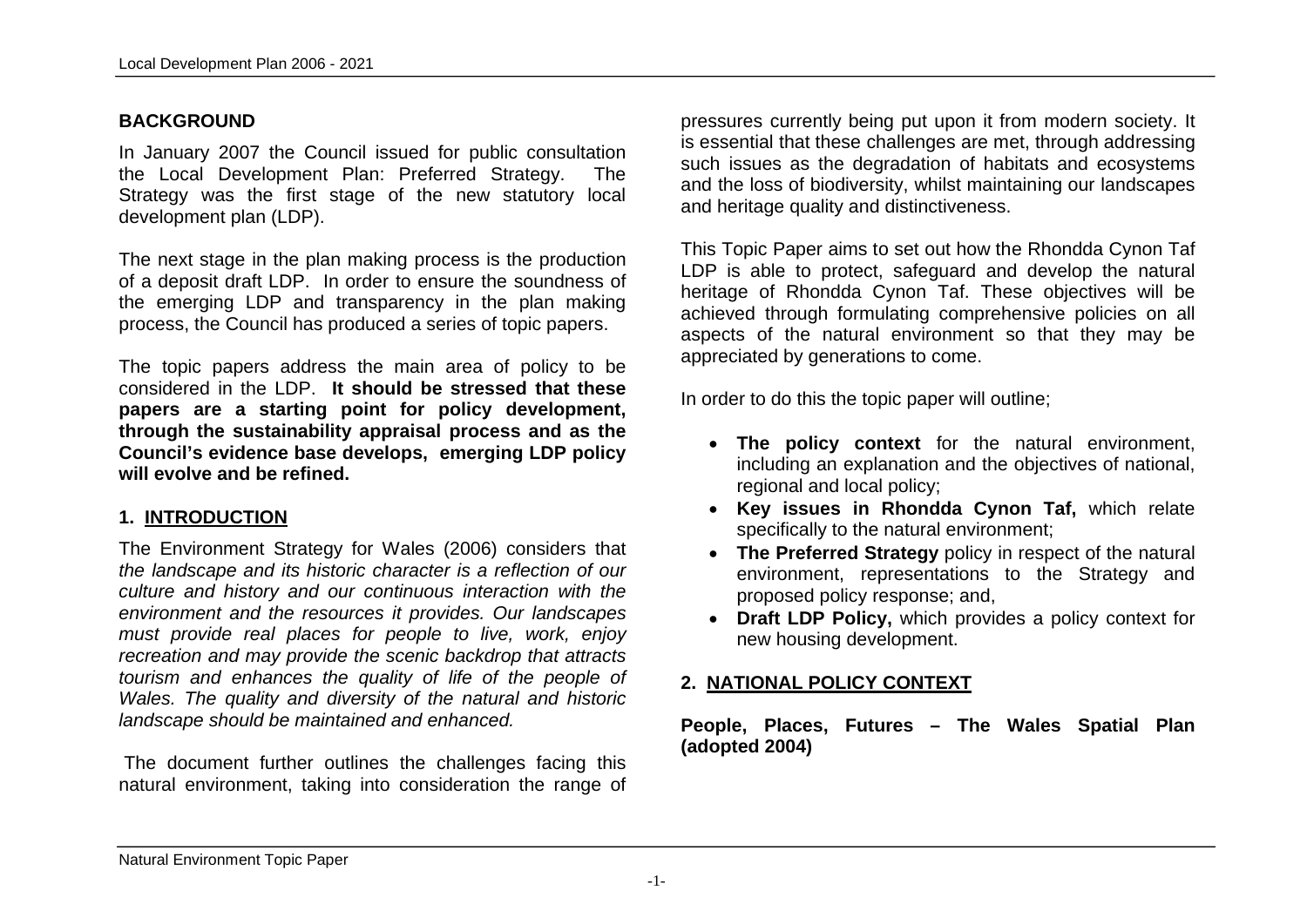The Wales Spatial Plan provides a framework for the future spatial development of Wales. Rhondda Cynon Taf, along with the neighbouring authorities of Cardiff, Bridgend, Merthyr Tydfil, Caerphilly and the Vale of Glamorgan has been identified as part of the South East – Capital Network Zone. The vision for the Capital Network is:

"An innovative skilled area offering a high quality of life – international yet distinctively Welsh. It will compete internationally by increasing its global visibility through stronger links between the Valleys and the coast and the UK and Europe, helping spread prosperity within the area and benefiting other parts of Wales".

Whilst the Spatial Plan may not provide a detailed framework for the future of planning the natural environment in South East Wales it does relate the subject to the broader context of the future viability of the region;

- *By safeguarding and enhancing both the natural and built environment we will attract people to and retain them in our communities and preserve the foundations for the future.*
- *Wales benefits from high quality landscapes and a rich biodiversity. Preserving and enhancing this quality will be increasingly important to the long term ability of Wales to be a place where people want to live and work*.

#### **Turning Heads – A Strategy for the Heads of the Valley 2020 (June 2006).**

Turning Heads – A Strategy for the heads of the Valleys 2020 as the name suggests, outlines a strategy for regenerating the Northern Valley areas of South East Wales. In Rhondda Cynon Taf the strategy includes Treorchy, Treherbert, Ferndale, Mountain Ash and Aberdare. The objectives of the programme reflect those of the Wales Spatial Plan in seeking to ensure:

- An attractive and well used natural, historic and built environment;
- A vibrant economic landscape offering new opportunities;
- A well educated, skilled and healthier population;
- An appealing and coherent tourism and leisure experience, and
- Public confidence in a shared bright future.

Specifically, Strategic Programme 2; A perception Changing Landscape, sets out the aim to develop and implement a number of key strategic landscape-scale environmental enhancements, concentrating on key corridors and gateways such as the Heads of the Valleys Road and Hirwaun. The programme will also seek to protect, enhance and manage the natural and semi-natural environment, its resources and biodiversity.

## **Planning Policy Wales (2002) and Planning Policy Wales Companion Guide 2006.**

#### Natural Environment Topic Paper 2

-2-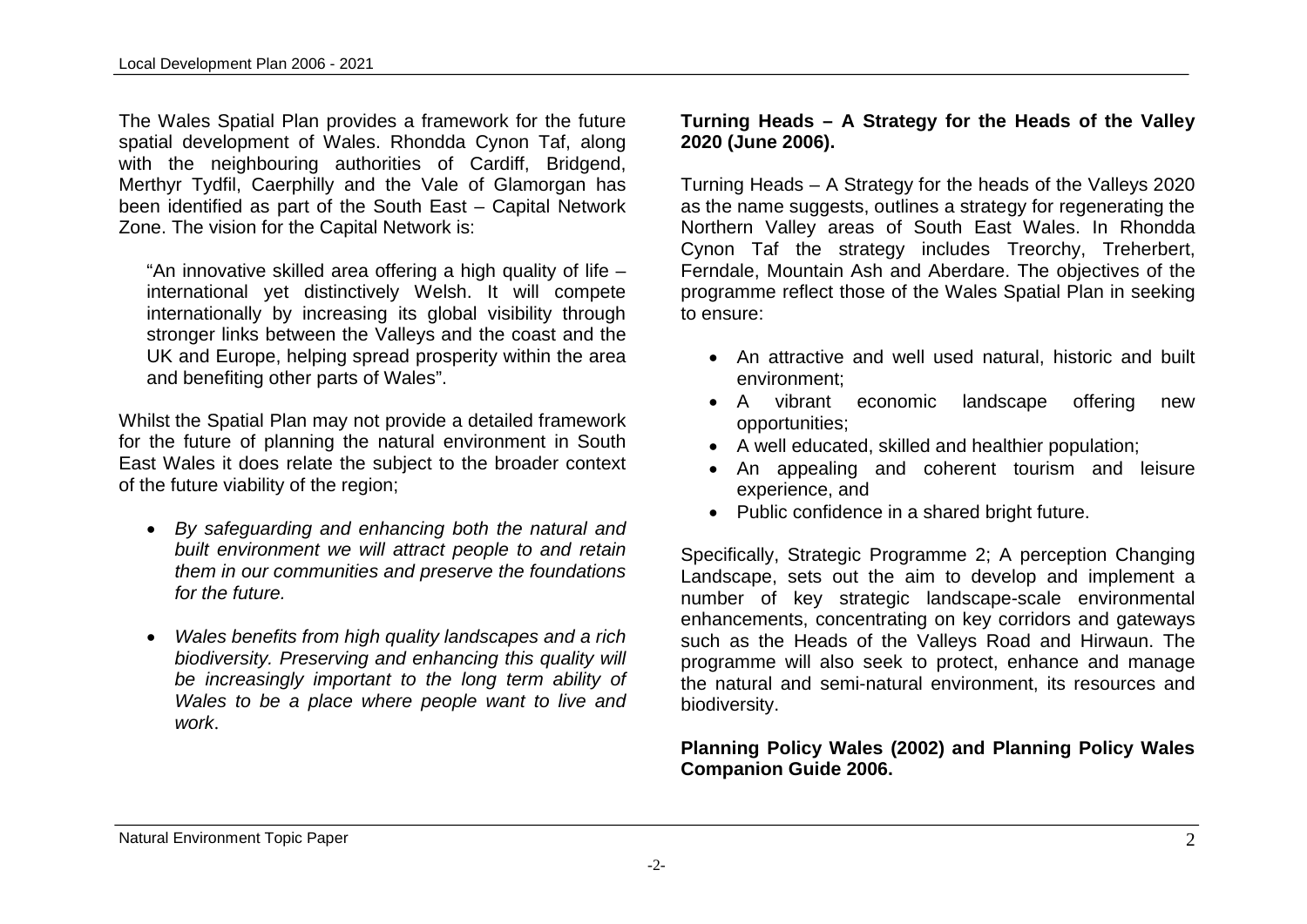Welsh Assembly Government (WAG), natural environment policy is embodied in Planning Policy Wales (PPW). Supplementary guidance in relation to the natural environment is contained in Planning Guidance (Wales), Technical Advice Note (Wales) 5 – Nature Conservation and Planning 1996 and Consultation Draft Revised Technical Advice Note 5 'Nature Conservation And Planning' January 2006. The Planning Policy Wales Companion Guide (2006) relates the guidance to the LDP system, identifying clear statements of national policy that should only be repeated where local circumstances require.

*The Assembly Government's objectives for the conservation and improvement of the natural heritage are to;*

- *Promote the conservation of landscape and biodiversity, in particular the conservation of native wildlife and habitats;*
- *Ensure that action in Wales contributes to meeting international responsibilities and obligations for the natural environment;*
- *Ensure that statutorily designated sites are properly protected and managed; and to safeguard protected species.*

PPW goes on to state that *a role of the planning system is to ensure that society's land requirements are met in a ways which do not impose unnecessary constraints on development whilst ensuring that all reasonable steps are taken to safeguard or enhance the environment. However, conservation and development can often be fully integrated. With careful planning and design, not only can the potential*  *for conflict be minimised, but new opportunities for sustainable development can also be created. For example, new development on previously developed land provides opportunities to restore and enhance the natural heritage through land rehabilitation, landscape management and the creation of new or improved habitats.* 

#### **Planning Guidance (Wales), Technical Advice Note (TAN) (Wales) 5 – Nature Conservation and Planning 1996**

The Technical Advice Note aims to ensure that development plans are based on adequate information regarding geology, landform, habitats and species and nature conservation issues.

Nature conservation policies should indicate the criteria against which a development will be judged, having regard to the relative significance on international, national and local designations.

#### **Consultation Draft Revised Technical Advice Note 5 'Nature Conservation And Planning' January 2006**

The draft revised TAN outlines the Welsh Assembly Governments aims and objectives to promote the Natural Environment, taking into consideration further guidance and the increased importance of the topic area in the interim period since 1996.

The document aims to develop an ambitious but achievable vision of the environment of the plan area in the future, including healthy, functioning ecosystems, a wealth of native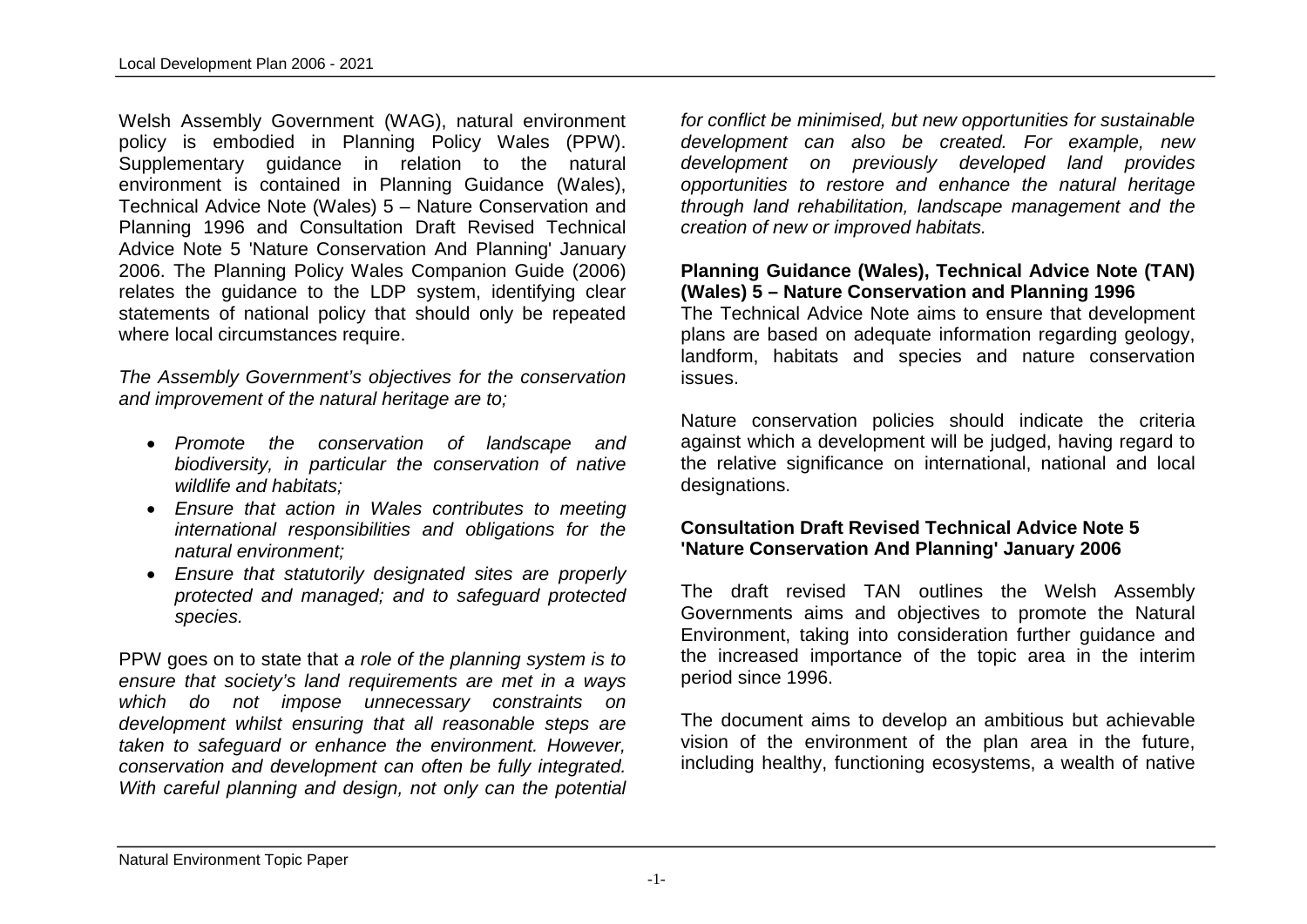wildlife and natural features and the habitats and natural processes on which they will depend.

The TAN outlines how this vision is achieved through considering a range of international and national legislation and developing local policy and designations.

European Legislation and Designation Sites.

 The EC Birds and Habitats Directives and the Ramsar Convention, guide the Conservation (Natural Habitats &c.) Regulations 1994, which provide for the selection of candidate Special Areas of Conservation (cSACs) and the designation of Special Areas of Conservation (SACs).

National Legislation and Designated Sites.

National Nature Reserves (NNRs) are declared under Section 19 of the National Parks and Access to the Countryside Act, 1949 or Section 35 of the Wildlife & Countryside Act, 1981.

Sites of Special Scientific Interest (SSSIs) are notified under Section 28 of the Wildlife & Countryside Act 1981

#### Local Sites

Policies in Local Development Plans should also provide for the protection of Sites of Interest for Nature Conservation (SINCs). Locally designated sites should be subject to the application of rigorous criteria to ensure their designation is justified on biological or geological grounds.

#### **Ministerial Interim Planning Policy Statement; 01/2006 - Housing**

The document seeks to promote policies which seek to make maximum use of vacant urban land for housing will need to distinguish between sites which need to be retained for recreation, amenity or nature conservation purposes, and areas which are genuinely suitable for housing development.

## **3. LOCAL POLICY CONTEXT**

#### **A Better Life – Our Community Plan 2001 – 2014**

A Better Life – Our Community Plan sets out a framework for creating a brighter future for everyone who lives and works in Rhondda Cynon Taf. The plan was developed through the Better Life Consortium, during 2003/2004. The community Plan identifies 5 key themes under which are a series of local level aims. The key themes are:

- Safer Communities
- Our Living Space
- Our Health and Well Being
- Boosting Our Local Economy
- Learning for Growth

The key themes identified in the Community Plan have been developed into strategies for improving the quality of life in Rhondda Cynon Taf. The Natural Environment is considered as part of 'Our Living Space, an environmental improvement strategy for Rhondda Cynon Taf'.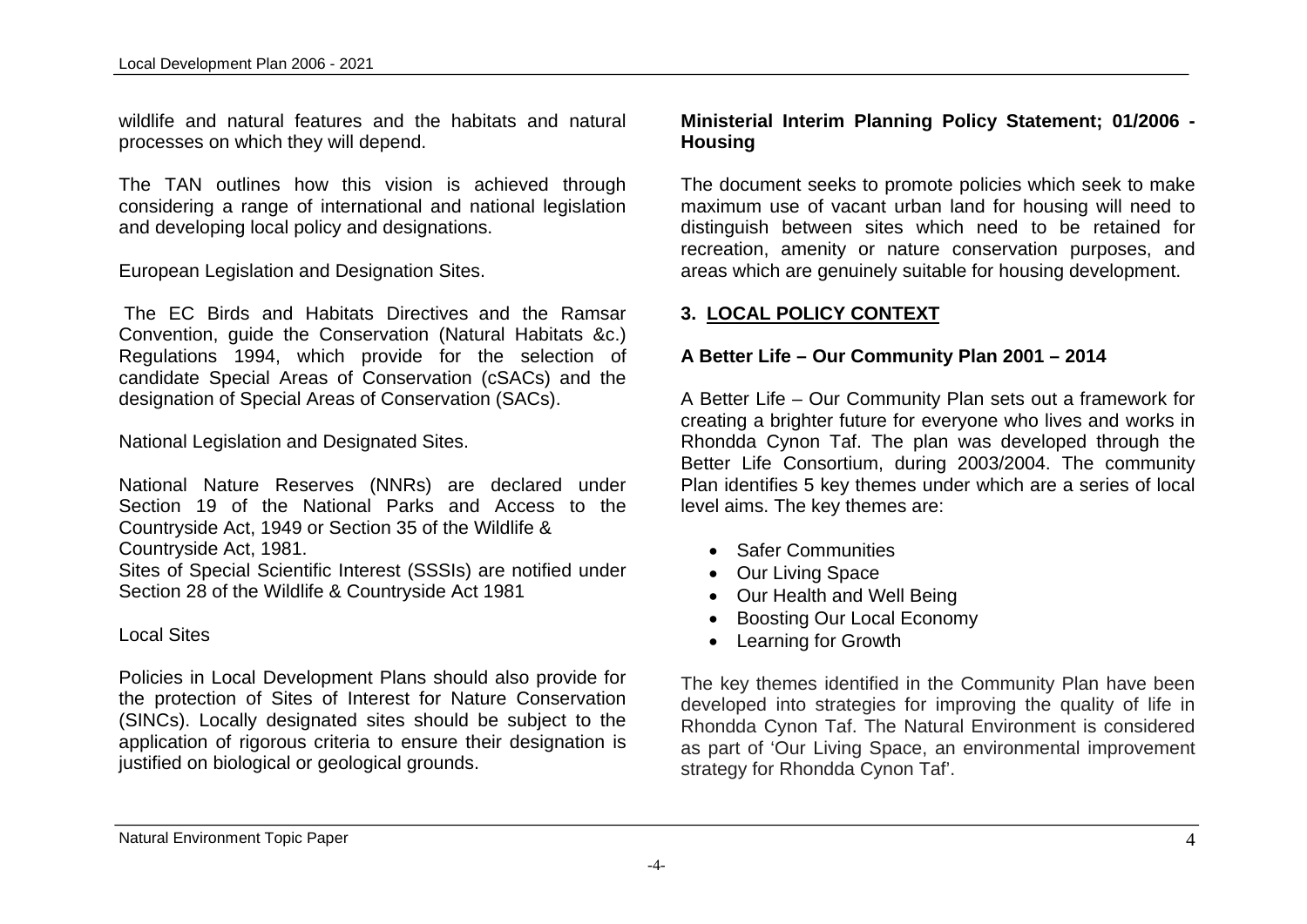The strategy sets out its aspiration that Rhondda Cynon Taf will be a community where everyone who lives, works in or visits the area will enjoy the benefits of a better quality of life, achieving their potential, while helping to develop and protect the area for the benefit of others

The goals for 'Our Living Space' are;

- *To protect and improve our local environment, which we value because of the growing quality of its biodiversity, natural beauty, heritage, parks and open spaces, streetscape and architecture*
- *To make Rhondda Cynon Taf a place where people*  want to live in the 21<sup>st</sup> century, because of the high *quality of life it offers*

The Strategy sets out the following themes.

- Biodiversity and Rivers
- Waste
- A cleaner, safer environment
- Local environments
- The built environment
- Transport
- Energy, resource use and climate change
- Education and awareness raising

Of particular relevance to this topic area, is the theme of biodiversity and rivers. Its main priority is to Increase the biodiversity value of land within Rhondda Cynon Taf and improve the quality of the local rivers.

It aims to protect and enhance the sites of recognised biodiversity value, with improved land management to benefit wildlife.

Much reference in this theme is to the Local Biodiversity Action Plan, which considers these issues in greater detail.

## **Rhondda Cynon Taf Local Biodiversity Action Plan (LBAP) (2000 updated draft 2008)**

The LBAP has been produced by the Council in partnership with a series of public, private and voluntary bodies to ensure the national targets for species and habitats, as specified in the UK Action Plan, are translated into effective action at the local level.

The LBAP identifies the breadth of important biodiversity that exists in Rhondda Cynon Taf and sets out programmes and actions to ensure their conservation and enhancement.

The LBAP will be a key document in providing evidence for locally designated sites.

#### **Special Landscape Areas**

#### **Landmap**

The Countryside Council for Wales has developed 'LANDMAP', which is a programme that assesses the diversity of landscapes within Wales. It identifies and explains their most important characteristics and qualities – such as an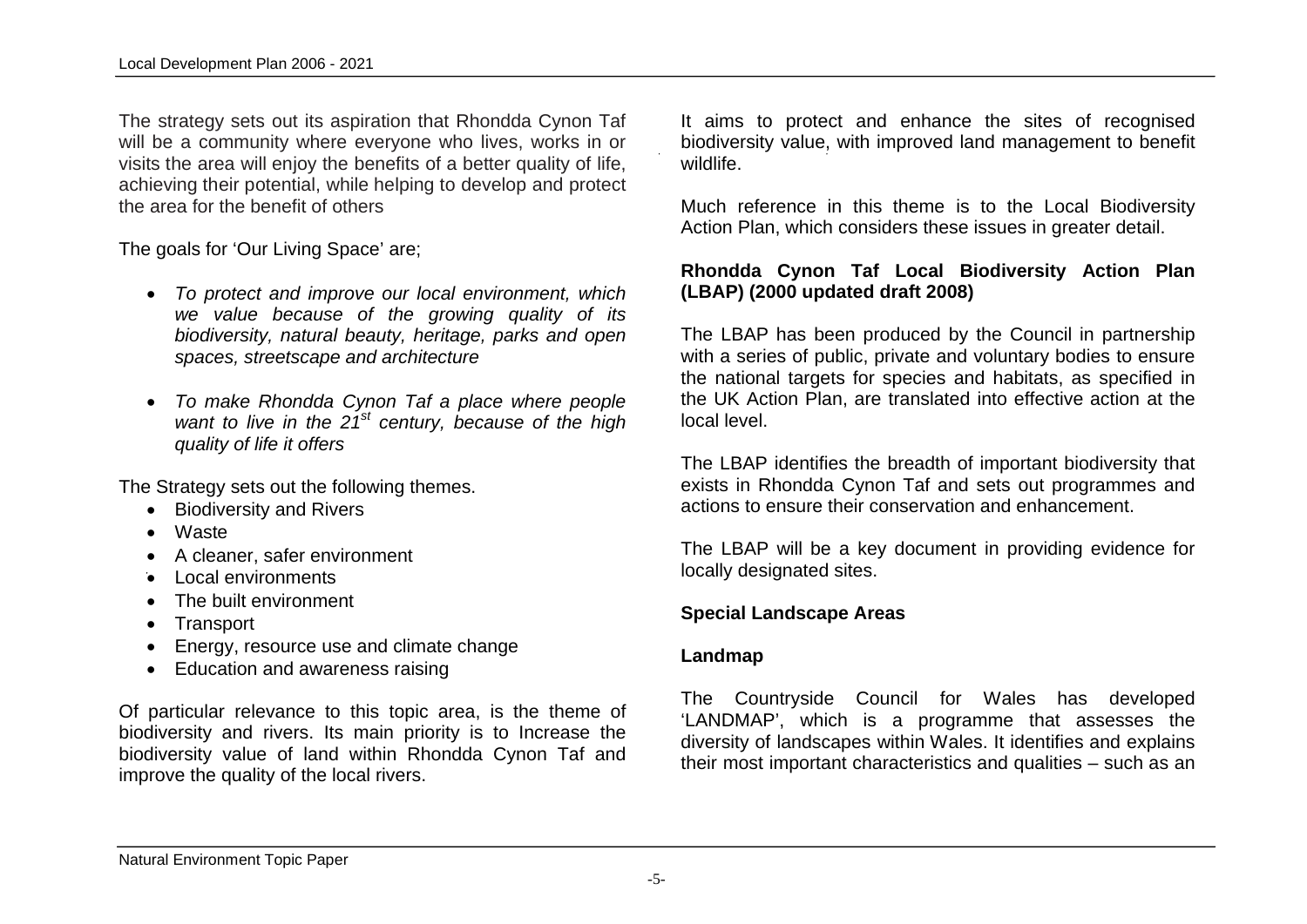area's geological, ecological, visual, cultural and historic character.

Previous work had been undertaken for Rhondda Cynon Taf using broad, overall, evaluations on the Landmap information held on the above five areas. However, this meant missing out on defining some locally important landscapes.

Therefore CCW engaged Environment Systems to develop a more refined method of overlaying all the 35 evaluation criteria of the five aspect layers.

#### **Regional SLA framework.**

In March 2007 consultants 'TACP' were appointed by a consortium of south-east Wales local authorities, including Rhondda Cynon Taf, to develop criteria for the designation of Special Landscape Areas (SLAs). **(See report – Development of criteria for Special Landscape Area designation for South East Wales Local Authorities).** 

A detailed approach and methodology was discussed and agreed amongst the group to use the new Landmap aspect area evaluation criteria.

## **SLA designation in Rhondda Cynon Taf**

In February 2007 Bronwen Thomas Landscape Architect was appointed by Rhondda Cynon Taff County Borough Council (RCT) to carry out a study of the Special Landscape Areas (SLAs) in the county – **(see report - Proposals for designation of Special Landscape Areas).**

The objective of this study was to identify and justify a revised set of SLAs for use in the Local Development Plan (LDP). Current Planning Policy Wales (Section 5.3.11) states that SLAs should be based on assessment of nature conservation, landscape and geological value of the site, thereby advocating a more holistic approach than the previous assessment for SLAs.

Both the use of overall evaluations and of all 35 evaluations have been tested against the *LANDMAP* information for RCT. The resulting Landscape Value maps appear to give a more balanced overview as a basis to define broad search areas.

It was identified, however, that the Landmap data was not sufficient alone for providing the basis for identifying the proposed SLAs. In addition to the *LANDMAP* data, the Development of Criteria report allowed for other more specific or local needs to be identified at stage 1, and therefore included at all later stages.

These include;

- **Prominence,**
- **Spectacle dramatic topography and views,**
- **Unspoilt areas Pre-industrial patterns of land use Unspoilt' areas:**
- **Remoteness & tranquillity**
- **Vulnerability & sensitivity to change**
- **Locally rare landscape**
- **Setting for special landscapes**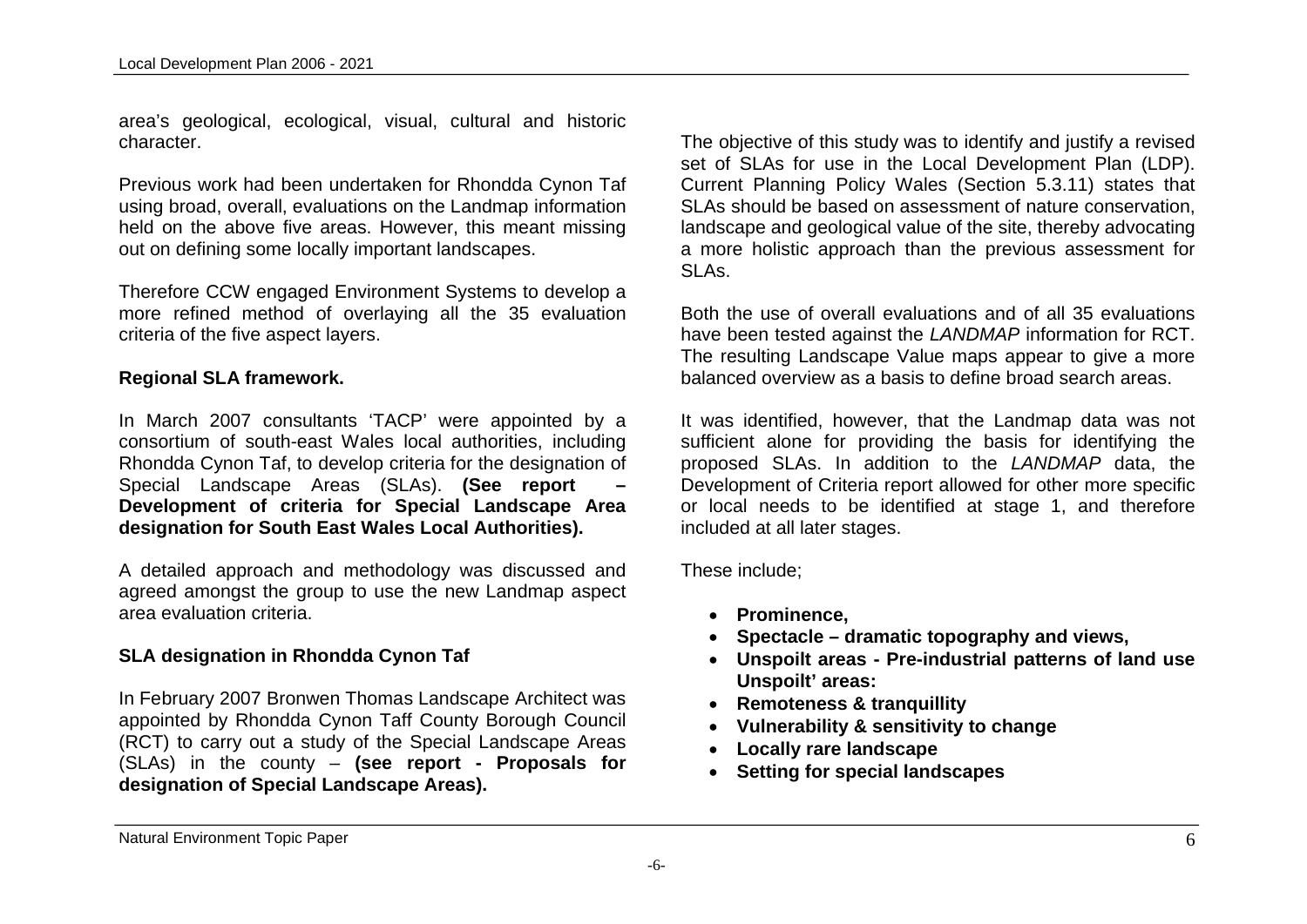## **Cynon Valley River Park Draft Strategy (2007).**

The Heads of the Valleys Programme funded a draft Cynon Valley River Park Plan in 2006/7 to develop proposals for the natural improvement of the undeveloped floodplains of the River Cynon.

The Cynon Valley River Park concept is being developed with the key focus on the strategic importance of the floodplain to provide a broader scope of nature conservation and public access.

It consists of a network of natural open spaces, of the various landforms, natural habitats and features of the River Cynon and its floodplains. The proposals then aims to connect these sites with a public route for walking, cycling etc, leading from Penderyn to Pontcynon, where it will join the Taff Trail.

#### **4. KEY ISSUES IN RHONDDA CYNON TAF**

The key issues to be addressed by the Rhondda Cynon Taf LDP have been identified by making an assessment of the following:

- The results of pre-deposit consultation with key stakeholders;
- The results of the Sustainability Appraisal/Strategic Environmental Assessment Scoping Excercise ;
- A review of baseline social, economic environmental information,;

The issues identified through this process will inform directly the development of the spatial strategy for the LDP.

#### **Pre Deposit Consultation**

Natural environment issues identified are as follows:

- Need for environmental improvement/protection to support/promote tourism
- River quality and rights of way
- Protection of the environment along the M4 corridor
- Wind farm dictated by Welsh Assembly Government – need careful location if not to make the area undesirable for tourism, homebuyers, business
- Amount of land previously use for industry, and derelict land reclamation.

The new LDP process was also seen as an opportunity to market the natural heritage and promote the landscape and the cultural heritage of the area. There was opinion that there was no suitable land for development in the northern part of the county, and that the natural environment should take precedence here.

Other issues raise were the need to protest wildlife and designated wildlife sites and the health of rivers and lakes.

#### **Sustainability Appraisal (SA) / Strategic Environmental Assessment (SEA)**

The SA/SEA identified the following natural environment issues: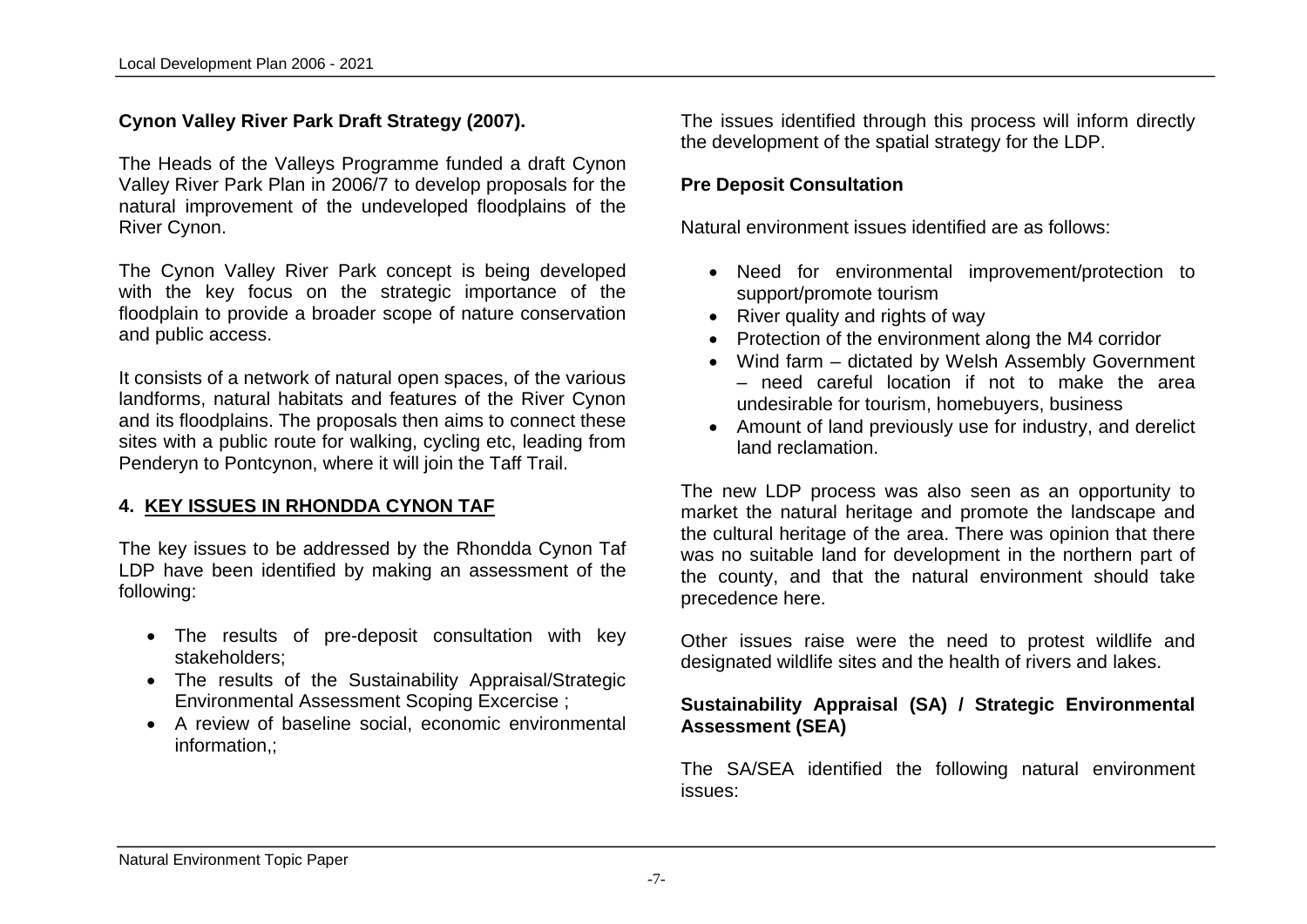- The need to protect and enhance the quality of the environment, local distinctiveness, cultural and historical heritage.
- Conserve and enhance the biodiversity of Rhondda Cynon Taf
- Sustainability problems, objectives and issues;

Protection of the landscape and biodiversity – the quality of the landscape is recognised as an important factor in the future of the borough. Whilst the landscape is valued for its own sake, it could also play an important role in creating a desirable environment in which to live and work and be the basis for an improved tourist and leisure economy.

# **5. PREFERRED STRATEGY**

The Preferred Strategy provides the following policy framework for the natural environment in Rhondda Cynon Taf.

## **Objectives of the Local Development Plan;**

Paragraph 4.2 of the Preferred Strategy list 16 objectives for the LDP. The following objectives are the most relevant to the topic area;

- Promote and protect the cultural and heritage including landscape, archaeology and language
- Improve, protect and enhance the landscape and countryside
- Protect and enhance the diversity and abundance of wildlife habitats and native species
- Improve, protect and enhance the water environment

## **Development Strategy**

Paragraphs 6.22 and 6.23 of the Preferred Strategy provides a strategy for the future of the natural environment. The paragraphs are as followed.

#### Environmental Protection

6.22 The natural environment of Rhondda Cynon Taf has seen considerable changes over the past 30 years. As the pressures put upon it by heavy industry have subsided, the visual and wildlife qualities that are unique to the area have been able to thrive and in some cases, return. However, the landscapes and biodiversity that exist within the northern strategy area and the undulating countryside of the valleys mouths and Vale fringe in the southern strategy area are still under continuous pressure from the large human population that lives there.

6.23 The Strategy will play a vital role in securing an appropriate balance between protection of the natural environment and historic heritage. In order to maintain and improve the local environment the Strategy is based on providing a high level of protection for important features as well as providing a basis for positive policies on issues such as design, conservation and amenity provision.

# **Strategic Policy**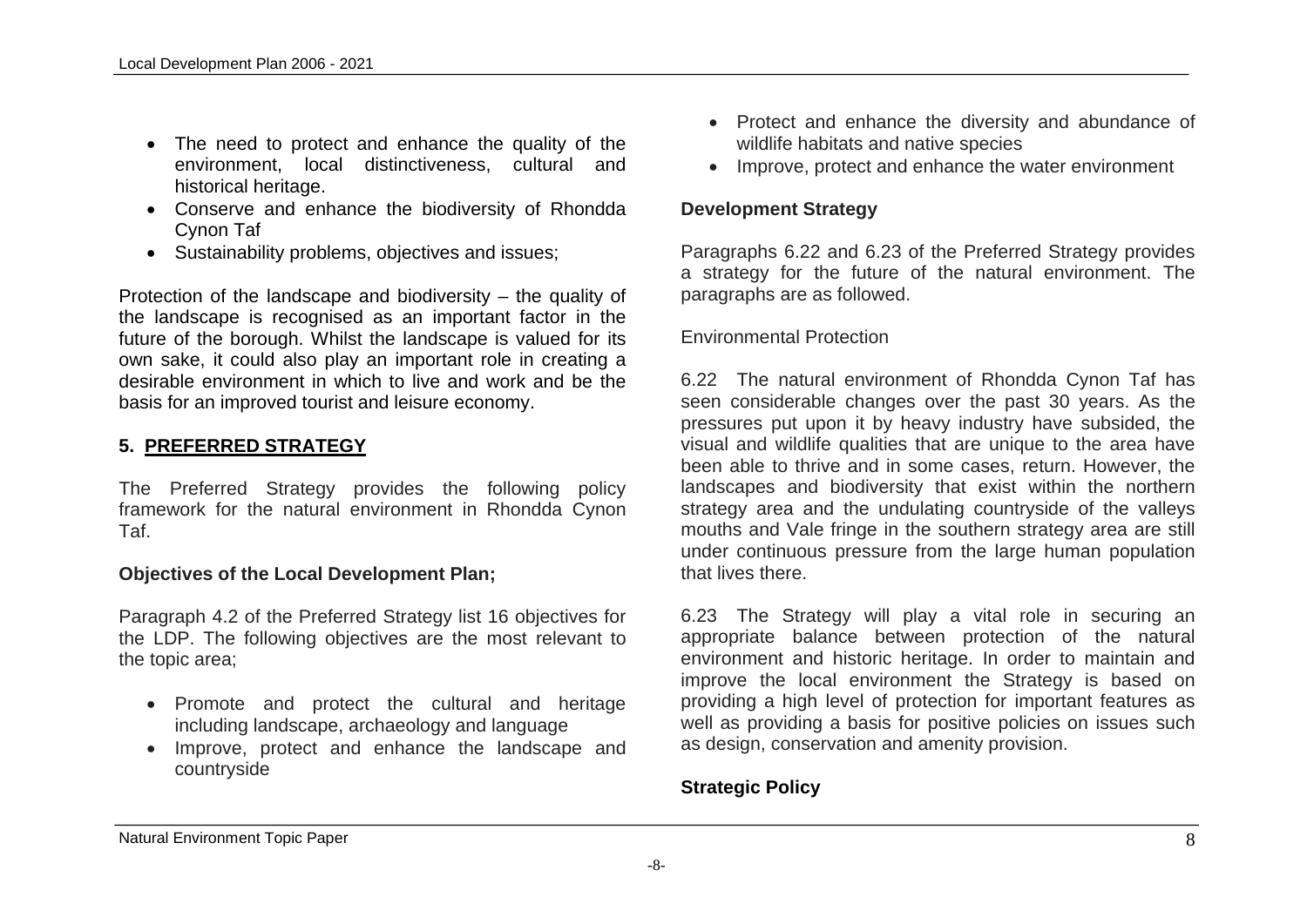The Strategic Policy is as follows;

#### **SP 11 - Protection of the Natural Environment**

**Rhondda Cynon Taf's distinctive rural character will be preserved and enhanced by the protection and improvement of the natural environment, countryside and landscape from inappropriate development. Development proposals will not be permitted if it would cause unacceptable harm to the following:-**

**a) the character and quality of local landscapes and the wider countryside;**

**b) ecology and wildlife of acknowledged importance;**

**c) the quality of natural resources including water, air and soil;**

**d) natural drainage of surface water;**

**Where, the benefits of development outweigh the conservation interest, mitigation measures required to offset adverse effects will be secured by planning condition and/or obligation.**

#### **Representations to the Preferred Strategy**

Representation made in respect of the Natural Environment element of the Preferred Strategy fall into 4 areas – representations to the Paragraphs  $3.1 - 3.8$  - Key Issues,

paragraphs 6.22 and 6.23 Strategic Policies SP1, SP2 and SP11.

Outlined below is a summary of the main representations submitted in respect of these areas.

*Paragraphs 3.1 – 3.8 - Key Issues,*

Issue; Key issues should include reference to those habitats and species identified in the Rhondda Cynon Taf Local Biodiversity Plan.

Response: Noted. The Draft LDP will take into consideration the aims and objectives of the LBAP

Issue*:* Support for the factors identified as key environmental issues. The LDP must provide protection for the natural environment.

Response: Support noted.

*Paragraph 6.22 - 6.23 – Environmental Protection* 

Issue: The LDP must provide protection for the natural environment.

Response: The Draft LDP will include detailed policies for the protection of the natural environment.

*Representations to Strategic Policies SP1 and SP2*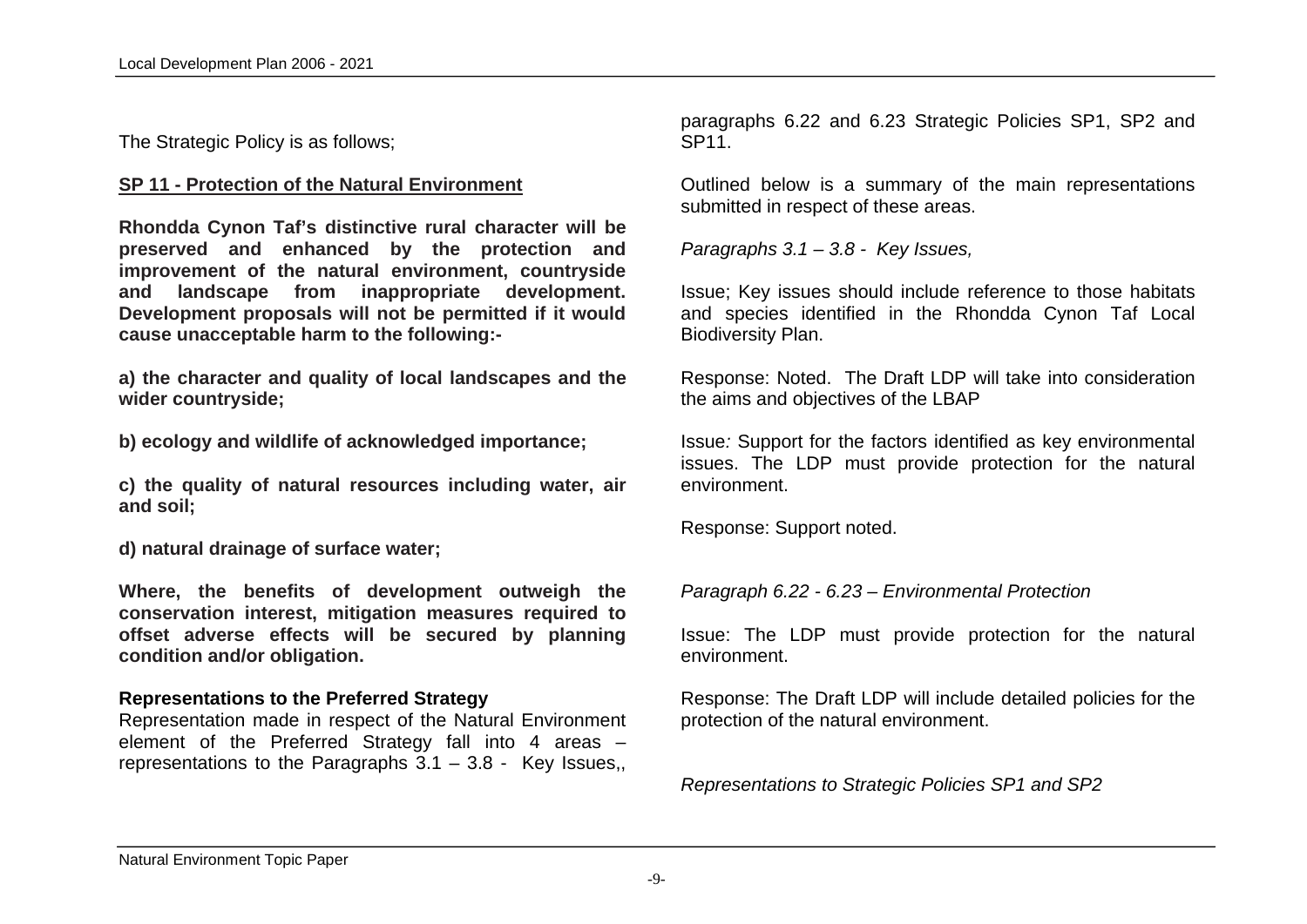Issue: SP1 and SP2 Area Strategy policies need to make reference to protecting the natural and built heritage in the promotion of growth in the strategy areas.

Response: The Draft LDP will include detailed policies for the protection of the natural heritage when considering development and growth in the Strategy areas.

*Representations to Strategic Policy SP11 – Natural Environment*

Issue: Development proposals should not be permitted where it would cause unacceptable harm to local and nationally designated sites.

Response: The Draft LDP will include detailed policies for the protection of the natural environment, and in particular, local and nationally designated sites.

#### **6. DRAFT LDP POLICY**

#### **Strategic Policy**

The Strategic Policy is as follows;

#### **SP 11 - Protection of the Natural Environment**

**Rhondda Cynon Taf's distinctive rural character will be preserved and enhanced by the protection and improvement of the natural environment, countryside and landscape from inappropriate development.** 

**Development proposals will not be permitted if it would cause unacceptable harm to the following:-**

**a) the character and quality of local landscapes and the wider countryside;**

**b) ecology and wildlife of acknowledged importance;**

**c) the quality of natural resources including water, air and soil;**

**d) natural drainage of surface water;**

**Where, the benefits of development outweigh the conservation interest, mitigation measures required to offset adverse effects will be secured by planning condition and/or obligation.**

#### **Area Wide Policies**

The Natural Environment is of fundamental importance to our future well-being and prosperity because a rich and diverse environment supports a long-term sustainable economy and contributes to a healthier and happier society. Biodiversity and geodiversity add to the quality of life and local distinctiveness.

The enjoyment of wildlife and geology provides opportunities for lifelong learning, recreation and tourism. The conservation of our natural resources is a necessity not only set out by a plethora of legislation, but for the future of Rhondda Cynon Taf as a sustainable place to live and work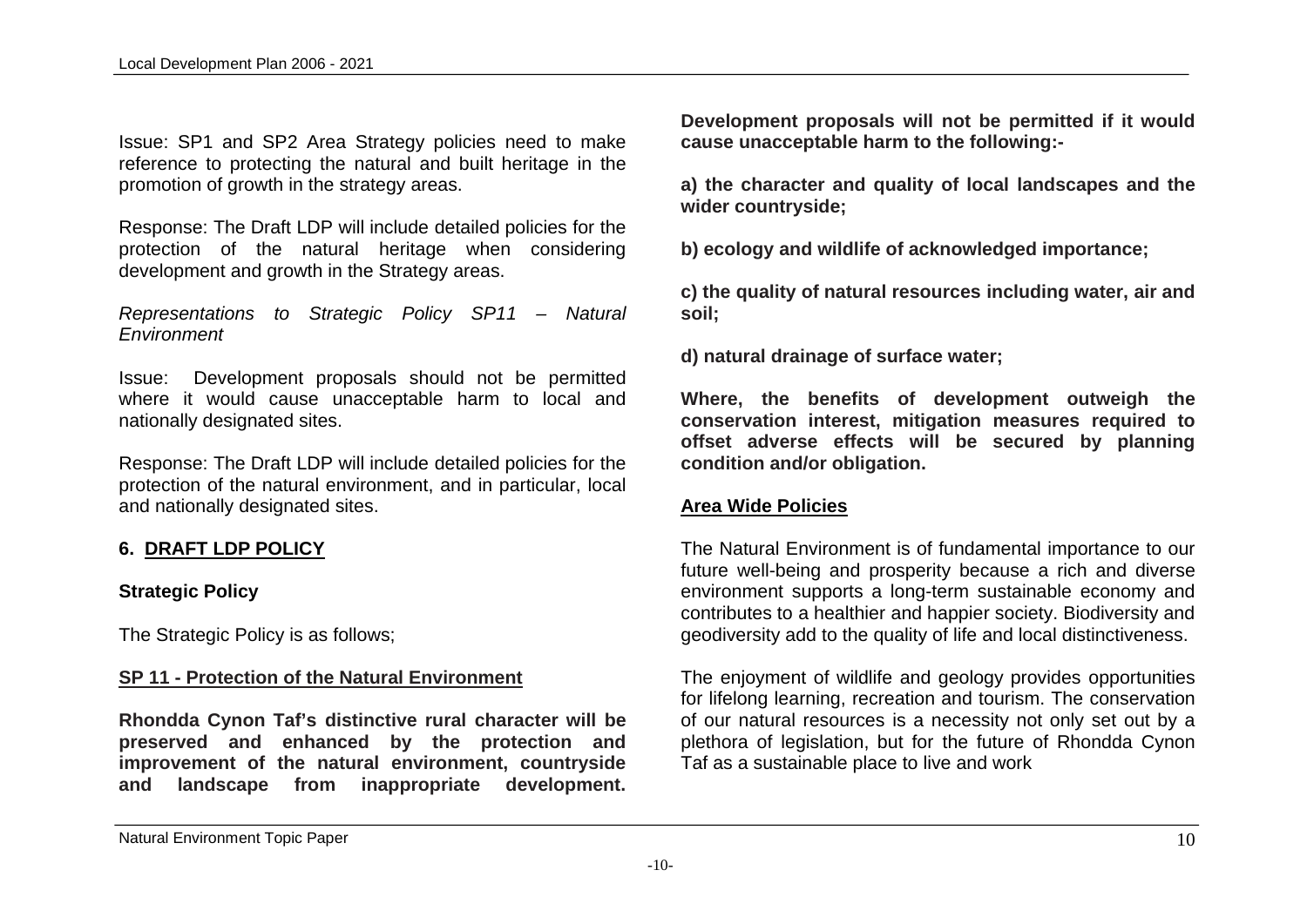Rhondda Cynon Taf is blessed with a broad diversity of natural environments, with a variety of topographies, soils and habitats. The land forms and uses also contribute to the County's biodiversity, from small farm management, bracken and woodland covered valley sides, and open moorland mountain tops.

The policy framework contained in the LDP will ensure the provision of a sustainably protected Natural Environment, that meets the needs of existing and future residents of Rhondda Cynon Taf.

#### **Policy NE 1 - INTERNATIONALLY DESIGNATED SITES AND SPECIES.**

**Development proposals on sites statutorily designated at the European level, or affecting the habitats of species statutorily protected at the European level, will be permitted where;**

**1) it is directly necessary for the positive management of the site, or;** 

**2) where there are reasons of overruling public interest.**

Special Areas of Conservation (SAC) are identified on the basis of scientific criteria as set out in the European Commission Birds and Habitats Directives and the subsequent Conservation (Natural Habitats) Regulations 1994. They may be designated on any area of land of special interest for its flora, fauna, geological or physiographic features and are notified by the Countryside Council for

Wales (CCW) for Rhondda Cynon Taf as part of a European series of important sites.

Within the LDP area of Rhondda Cynon Taf, i.e. outside the Brecon Beacons National Park, there are parts of two SAC. Blaen Cynon SAC, Hirwaun supports a significant marsh fritillary butterfly colony, important rhos pasture and peat bog. In the far south of the Authority a small part of the Cardiff Beachwood SAC lies within the County Borough.

Measures and proposals to improve, protect or enlarge the biodiversity value of sites and establish new protected habitats, will be supported.

Development will not be permitted unless an appropriate ecological survey and appraisal is submitted with the planning application.

#### **Policy NE 2 INATIONALLY DESIGNATED SITES AND SPECIES.**

**Development proposals on sites statutorily designated at the national level, or affecting the habitats of species statutorily protected at the national level, will be permitted where;**

**1) it is directly necessary for the positive management of the site, or;** 

**2) the socio-economic benefits of the proposed development clearly outweigh the value of the attributes of the site for which it has been designated, or;**

**3) the proposal would not have an unacceptably adverse effect on the attributes of the site for which it has been designated.**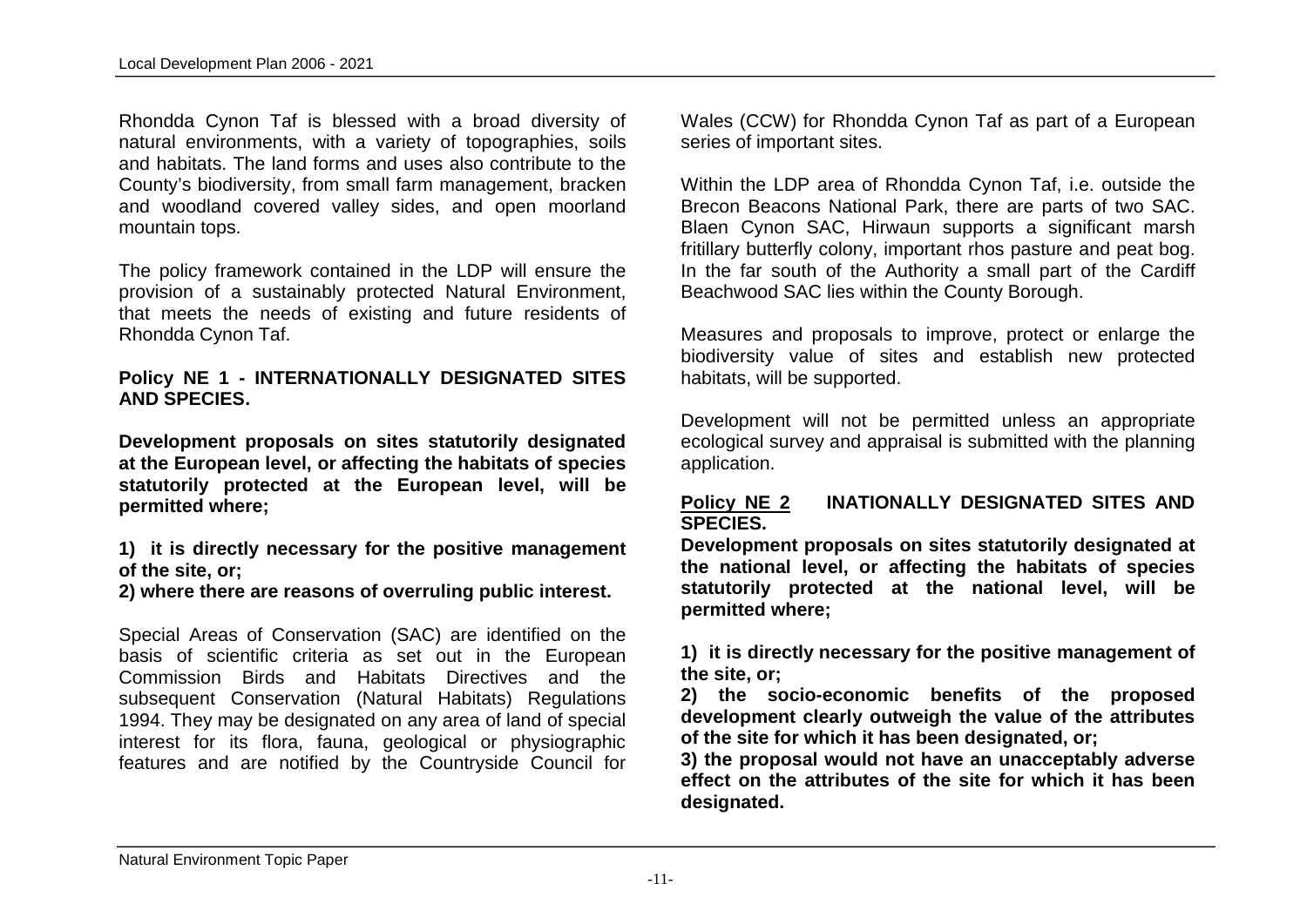Sites of Special Scientific Interest (SSSI) are identified on the basis of scientific criteria as set out in section 28 of the Wildlife and Countryside Act 1981 and may be designated on any area of land of special interest for its flora, fauna, geological or physiographic features. SSSI's are notified by the Countryside Council for Wales (CCW), as part of a British set of important sites. Management plans are also prepared by CCW. There are 11 SSSIs in Rhondda Cynon Taf.

Measures and proposals to improve, protect or enlarge the biodiversity value of sites and establish new protected habitats, will be supported.

Development will not be permitted unless an appropriate ecological survey and appraisal is submitted with the planning application.

#### **Policy NE 3 - LOCALLY DESIGNATED SITES AND SPECIES.**

**Development proposals on sites designated at the local level, or affecting the habitats of species identified for protection at the local level, will be permitted where;**

**1) it is directly necessary for the positive management of the site, or;** 

**2) the socio-economic benefits of the proposed development clearly outweigh the value of the attributes of the site for which it has been designated, or;**

**3) the proposal would not have an unacceptably adverse effect on the attributes of the site for which it has been designated, or;**

#### **4) the development could not reasonably be located elsewhere.**

For the purpose of the policy, locally designated sites comprise of Sites of Importance for Nature Conservation, Local Nature Reserves and Wildlife Trust Nature reserves.

Sites of Importance for Nature Conservation (SINC) are defined by scientific criteria of both a biodiversity and geographical nature. Over 200 SINCs have been formally defined to be protected through the LDP. The sites, most of which are privately owned, will require positive management if the habitat is to remain of wildlife value. Further guidance on SINC designation is contained within SPG: Natural Environment.

Local Nature Reserves (LNR) are owned or managed by Rhondda Cynon Taf County Borough Council for nature conservation. There are currently two LNR's in the RCT, at Glyncornel (Llwynypia) and at Craig yr Hesg (Pontypridd).

Wildlife Trust for South and West Wales Nature Reserves are owned or leased by the Trust and managed for nature conservation. At present there are three Trust reserves in Rhondda Cynon Taf; at Nightingales' Bush (Pontypridd), Pwll Waun Cynon (Mountain Ash) and Y Gweira (Llantrisant).

Measures and proposals to improve, protect or enlarge the biodiversity value of sites and establish new protected habitats, will be supported.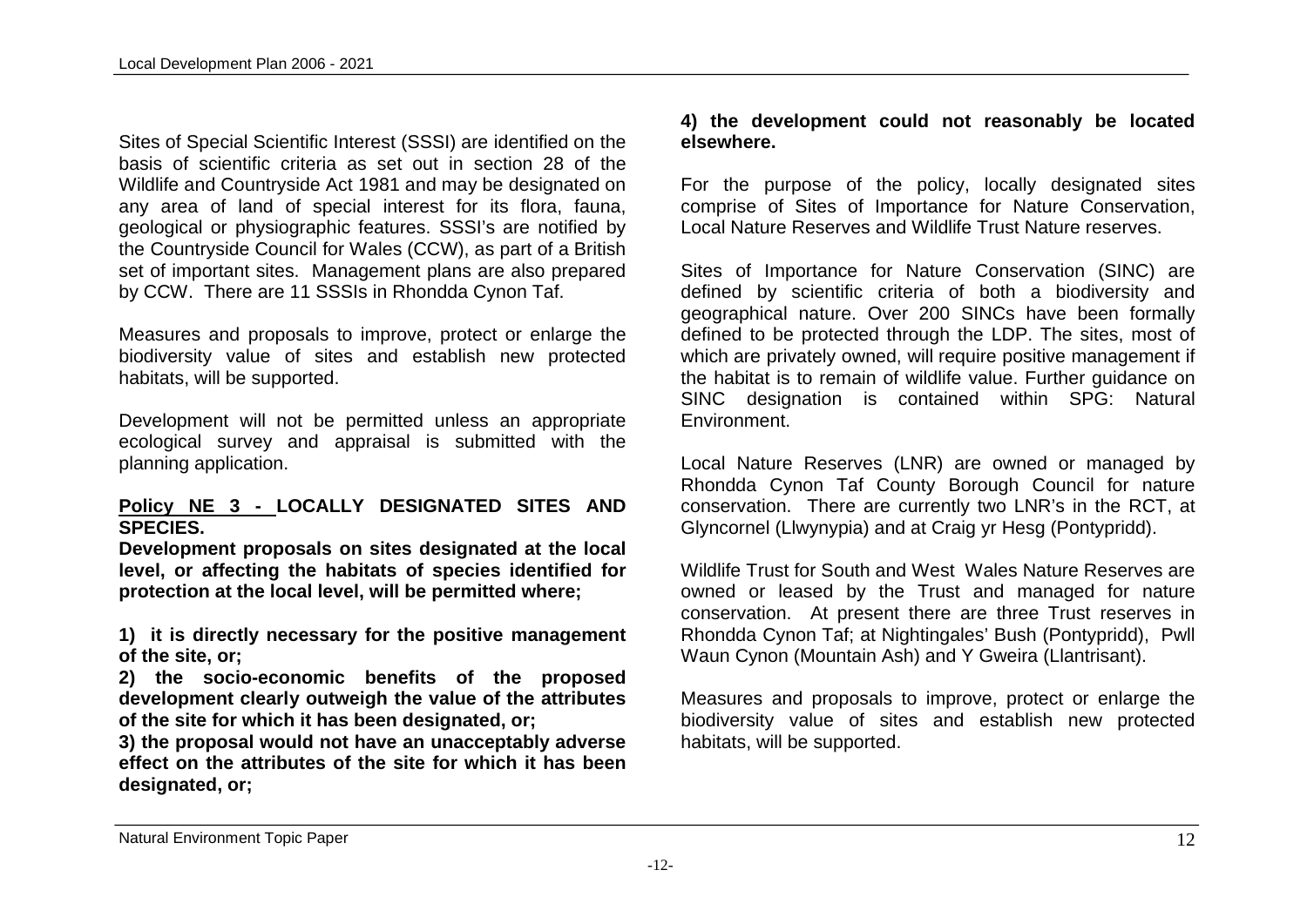Development will not be permitted unless an appropriate ecological survey and appraisal is submitted with the planning application.

#### **Policy NE 4**

#### **PROTECTION OF FEATURES OF NATURAL AMENITY, LANDSCAPES AND BIODIVERSITY.**

**Development will be permitted if it does not unacceptably affect features of importance to landscape or nature conservation, including; Trees, woodland, hedgerows, river corridors, ponds, wetlands, stone walls, ffridd and species rich grassland.**

This policy would apply to a range of natural environment features that although not formally designated, have been identified at the County Borough level for their intrinsic merits and need of protection. Such features have been identified in Council documents and strategies such as the LBAP and 'Our Living Space'.

Any conditions attached to permissions should consist of mitigation measures to minimise the harm associated with any development (including negative effects on adjacent land). Alternatively, compensation and/or enhancement measures will be required from the development.

#### **Northern Strategy Area Policies;**

The LDP Northern Strategy Area has been identifies with the emphasis on building sustainable communities and halting

the process of depopulation and decline. The natural environment has a major role to play in this Strategy. It is essential to conserve and enhance the unique and outstanding features of natural landscapes, habitats and other biodiversity that exist in the area. In turn, this will help to create communities which have a natural environment that will be attractive for people to live, work and spend their recreational time. Furthermore, these natural features, if correctly managed, will be able to draw in people from outside the area, which can only help the economy of the area.

Although there has not been major development pressure in majority of the Northern Strategy Area, apart from in the northern Cynon Valley in recent years, there will be increasing pressure in the future. Moreover, it is essential that the character of the area and the biodiversity that lives within it is not compromised in any way by piecemeal developments.

#### **Policy N-NE 1**

#### **SPECIAL LANDSCAPE AREAS.**

**Special landscape areas are identified at the following locations:**

- **i) Mynydd y Cymmer**
- **ii) Mynydd Troed y Rhiw Slopes**
- **iii) Llwyncelyn Slopes**
- **iv) Cwm Clydach**
- **v) Cynon Valley Northern Slopes**
- **vi) Cwm Orci**
- **vii) Rhondda Fawr Northern Cwm & Slopes**
- **viii) Hirwaun Common, Cwm Dare & Cwm Aman**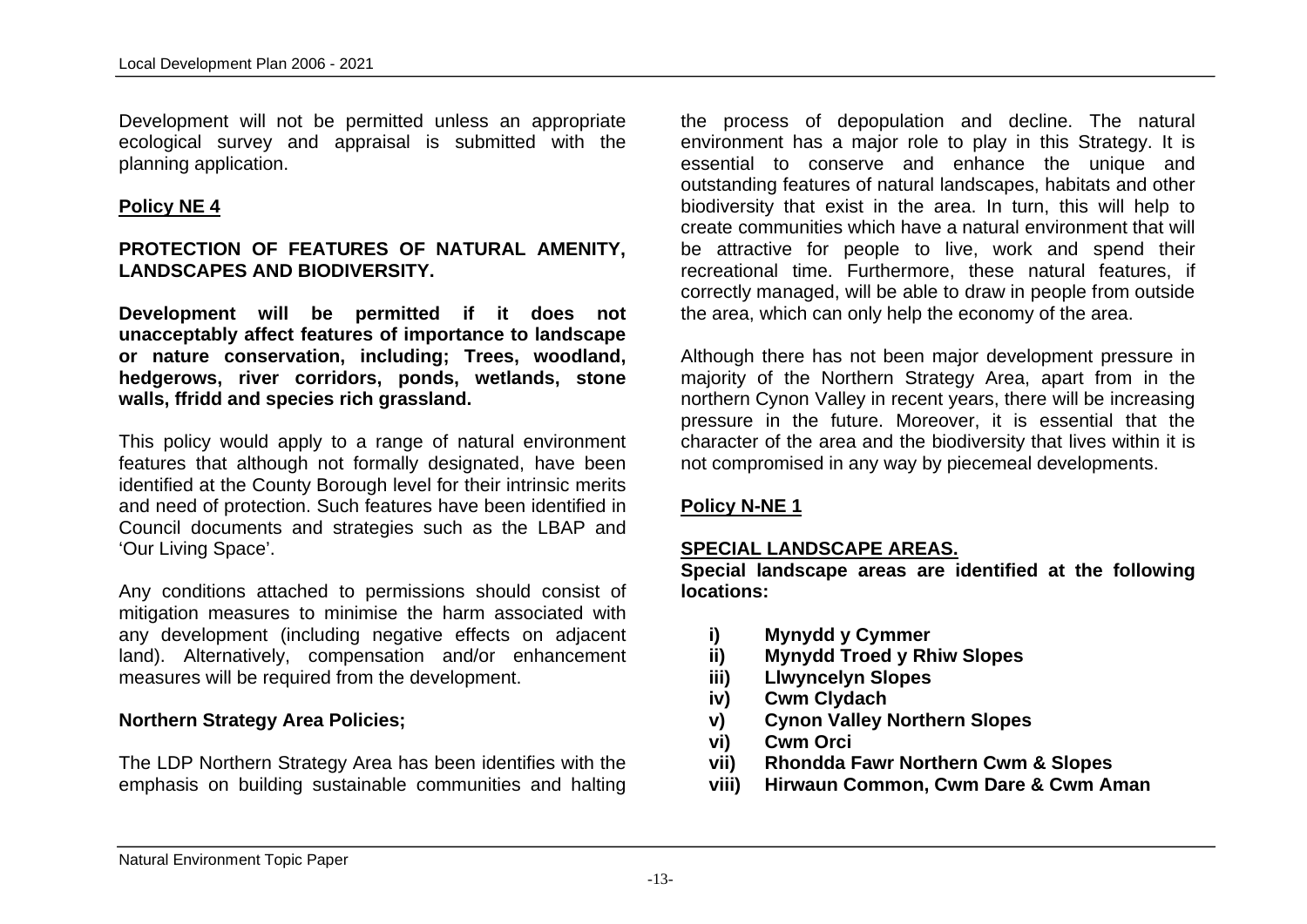## ix) **Brecon Beacons Edge at Llwydcoed**

**Development within the defined special landscape areas will be expected to conform to the highest standards of design, siting, layout and materials appropriate to the character of the area.**

Special Landscape Areas (SLAs) have been designated to protect areas of fine landscape quality within Rhondda Cynon Taf. The designation of these landscape areas has been undertaken at local level using a regionally agreed methodology. The methodology used to identify the SLA's in Rhondda Cynon Taf builds on the Countryside Council for Wales LANDMAP methodology and considers factors such as:

- Prominence,
- $\bullet$  Spectacle dramatic topography and views,
- Unspoilt areas Pre-industrial patterns of land use Unspoilt' areas:
- Remoteness & tranquillity
- Vulnerability & sensitivity to change
- Locally rare landscape
- Setting for special landscapes

In order to protect the visual qualities of each SLA development proposals within these areas will be required to conform to the highest possible design standards.

Details of the Special Landscape Areas are as follows:

# **1) Mynydd y Cymer;**

An abrupt, steep sided hill with an unspoilt 'wild' craggy character. It is also designated for its distinct and considerable prominence, overlooking Porth, Trebanog, Williamstown, Penygraig and Dinas on all sides.

## **2) Mynydd Troed-y-Rhiw Slopes;**

The designation consists of the prominent hillside overlooking Porth and the settlements in the south of the Rhondda Fach and Rhondda Fawr. This hill and ridge-line forms the division of the Rhondda Valleys. The whole area has moderately important Landmap values. The slopes are vulnerable to encroachment from these urban areas.

#### **3) Llwyncelyn Slopes;**

Includes the northern and westerm slopes of the lower Rhondda Valleys, from Trehafod to Ynyshir. The site is prominent in overlooking these settlements and particularly Porth. The northern and southern sections have moderately important Landmap values.

## **4) Cwm Clydach;**

Large, linear SLA extending from the dramatically prominent slopes of Craig yr Hesg and Lan Woods, Pontypridd, across the unspoilt pre-industrial farmed plateau above and to the south west of Ynysybwl which is of moderately high Landmap value. It continues, to form the ridge-line and valley sides to the south west of Ynysboeth and Perthcelyn in the Cynon Valley.

## **5) Cynon Valley Northern Slopes;**

The southern tip of the uniquely prominent ridge overlooking Abercynon is of moderate Landmap value. The designation

Natural Environment Topic Paper 14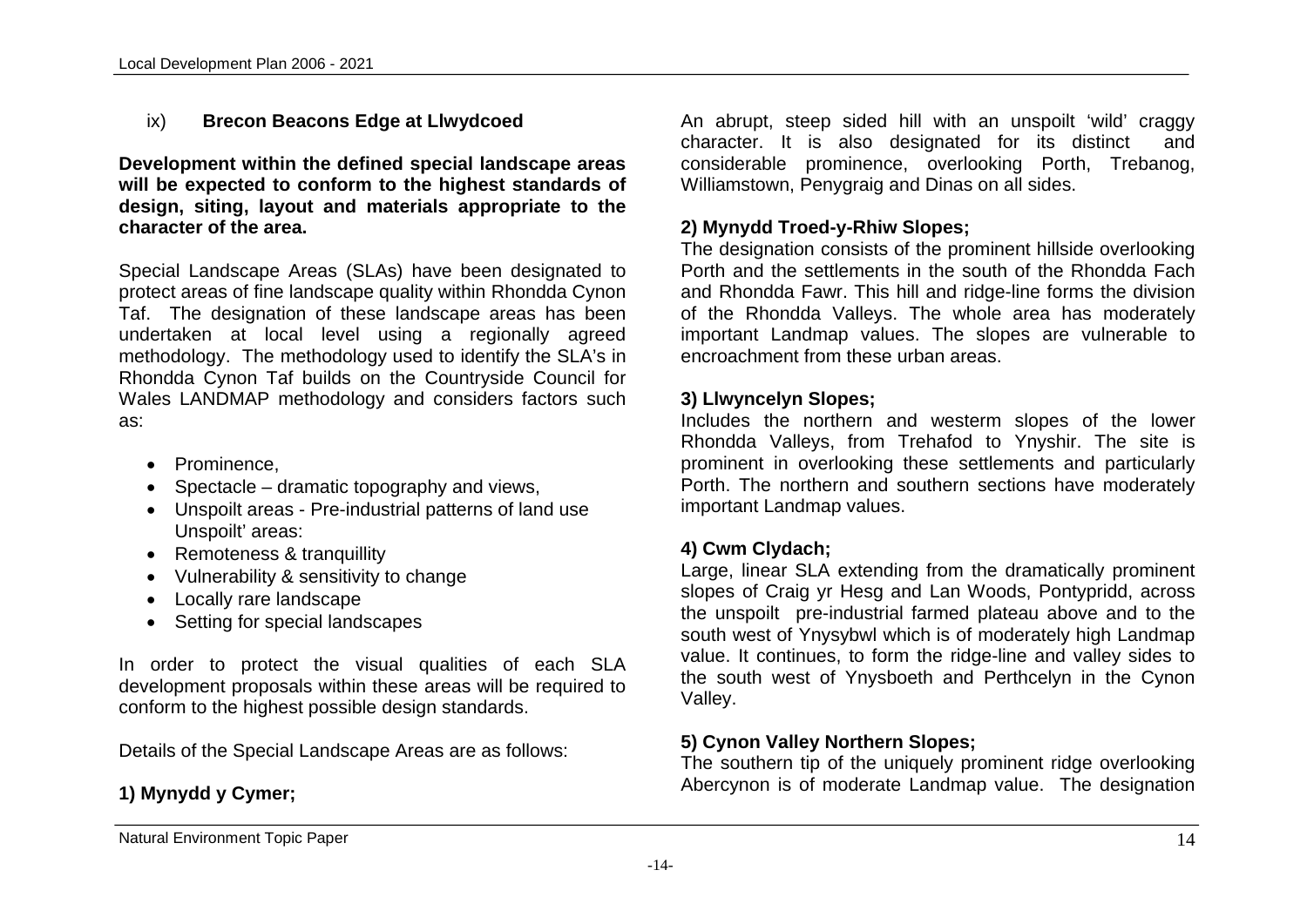then forms the dramatic backdrop to the north of the Cynon Valley as far as Cwmbach. There are also large areas of unspoilt broadleaf woodland.

#### **6) Cwm Orci;**

An 'unspoilt' side valley, tucked away from the main valley to the north east. The edges of the valley are prominent in overlooking Treorchy. The lower slopes and bottom of the valley have high Landmap value, whilst the upper slopes are of moderate value.

#### **7) Rhondda Fawr Northern Cwm and Slopes;**

Very prominent and considerably dramatic slopes to the west of the settlements in the north of the Rhondda Fawr. Blaencwm and the top of Cwmparc is of Landmaps most important value, with the areas around Blaenrhondda, Cwm Saerbren and Cwm Parc of high value. They form the best examples of glacial scenery in Rhondda Cynon Taf.

#### **8) Hirwaun Common, Cwmdare and Cwmaman;**

The SLA extends along the tops and south western slopes of the upper Cynon Valley. Dramatic hillsides, escarpments and crags, prominent from the A465. Mostly consisting of unspoilt, traditional open commonland. The top of Hirwaun Common is of Landmaps most important value in scale and character of the BBNP, Mynydd y Bwllfa of high value and Cwm Dare to Cwm Aman of moderately high value. The SLA is vulnerable to skyline developments.

#### **9) Brecon Beacons Edge at Llwydcoed;**

Important setting for the National Park, with a mix of high and moderately high Landmap values. Within the SLA are areas of ancient broadleaf woodland and the wooded valley of Nant y Gwyddel.

#### **Policy N-NE 2**

#### **CYNON VALLEY RIVER PARK**

**Development that would contribute to the protection, enhancement, enlargement, connectivity and management of important wildlife sites, species and features of nature conservation within the Cynon Valley River Park area will be favoured.**

The idea of the Cynon Valley River Park is drawn from the Cynon Valley Local Plan. The Draft Cynon Valley River Park Strategy, 2007, updates the original concept, taking in to account new development proposals and community aspirations, the adopted Local Biodiversity Action Plan and the Heads of the Valleys environmental programme.

The key focus of the Cynon Valley River Park is on the strategic importance of the flood plain environment. However, protecting the River Cynon floodplain does not mean that the land is abandoned or that built development is banned. It also aims to develop projects to encourage positive use and management of the floodplain, to provide space for natural processes, for wildlife and for people.

#### **Southern Strategy Area Policies**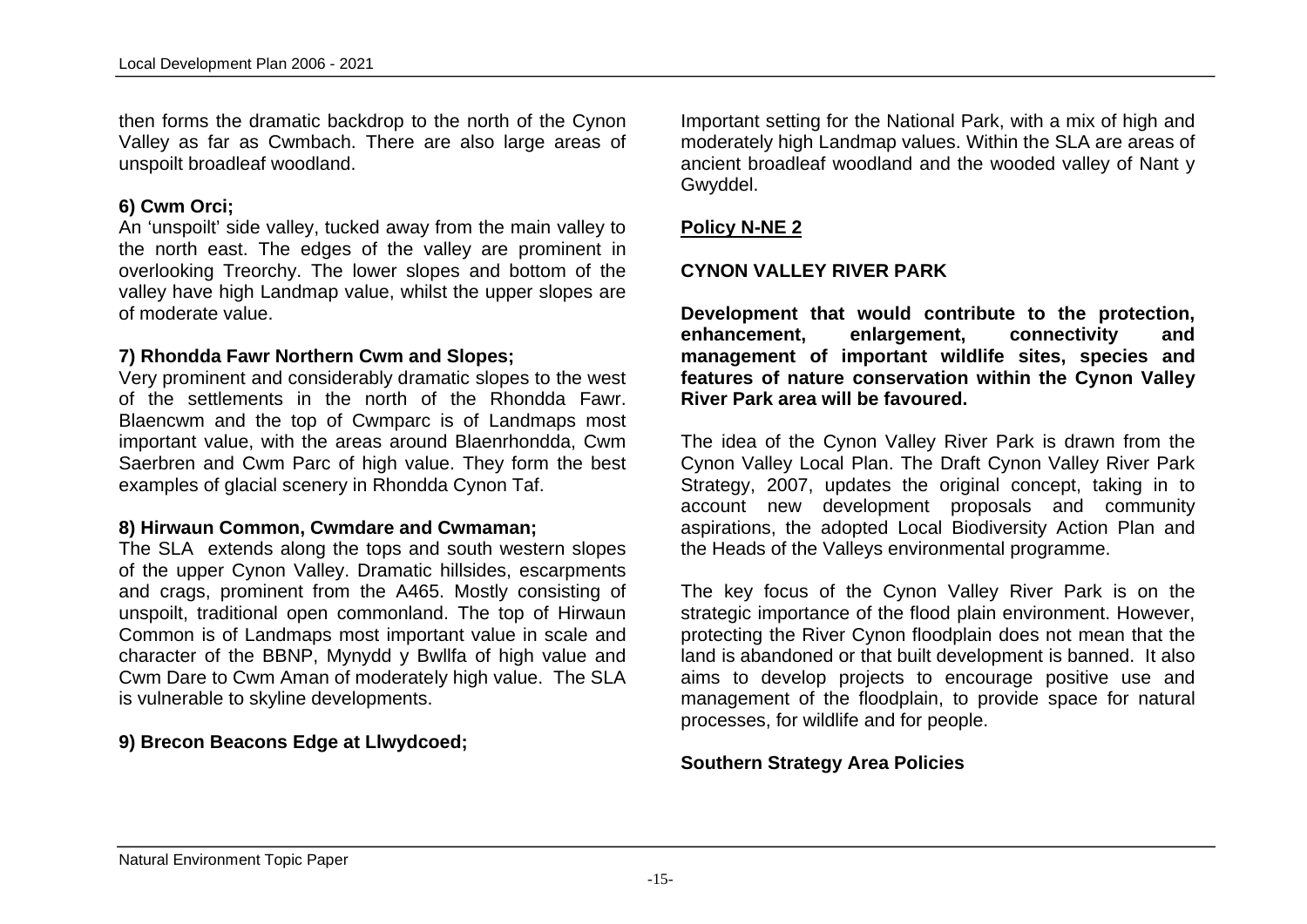The South of the County Borough has seen major development over the past 50 years and continues to be under considerable pressure for further development. In the Southern Strategy Area, emphasis is on sustainable growth that benefits Rhondda Cynon Taf as a whole. Although there are large urban settlements, the area is still within a predominantly natural setting, having a range of important landscape features and a wealth of habitats and biodiversity.

It is essential that the LDP ensures that the distinctive natural environment of the area is not lost, so that it remains an attractive place to live for generations to come.

#### **POLICY S-NE 1 SPECIAL LANDSCAPE AREAS**

**Special landscape areas are identified at the following locations:**

- **i) Llanharry Surrounds**
- **ii) Talygarn Surrounds**
- **iii) Ely Valley at Miskin**
- **iv) Coed-yr-Hendy & Mwyndy**
- **v) Llantrisant Surrounds**
- **vi) Mynydd y Glyn & Nant Muchudd Basin**
- **vii) Mynydd Hugh & Llantrisant Forest**
- **viii) Efail Isaf, Garth & Nantgarw Western Slopes**
- **ix) Craig yr Allt**
- **x) Taff Vale Eastern Slopes**
- **xi) Treforest Western Slopes**

**Development within the defined special landscape areas will be expected to conform to the highest standards of design, siting, layout and materials appropriate to the character of the area.**

Special Landscape Areas (SLAs) have been designated to protect areas of fine landscape quality within Rhondda Cynon Taf. The designation of these landscape areas has been undertaken at local level using a regionally agreed methodology. The methodology used to identify the SLA's in Rhondda Cynon Taf builds on the Countryside Council for Wales LANDMAP methodology and considers factors such as:

- Prominence.
- $\bullet$  Spectacle dramatic topography and views,
- Unspoilt areas Pre-industrial patterns of land use Unspoilt' areas:
- Remoteness & tranquillity
- Vulnerability & sensitivity to change
- Locally rare landscape
- Setting for special landscapes

In order to protect the visual qualities of each SLA development proposals within these areas will be required to conform to the highest possible design standards.

Details of the Special Landscape Areas are as follows:

## **1) Llanharry Surrounds;**

-16-

The SLA extends from Brynsadler, across the north of Llanharry and around the southern and western edge of the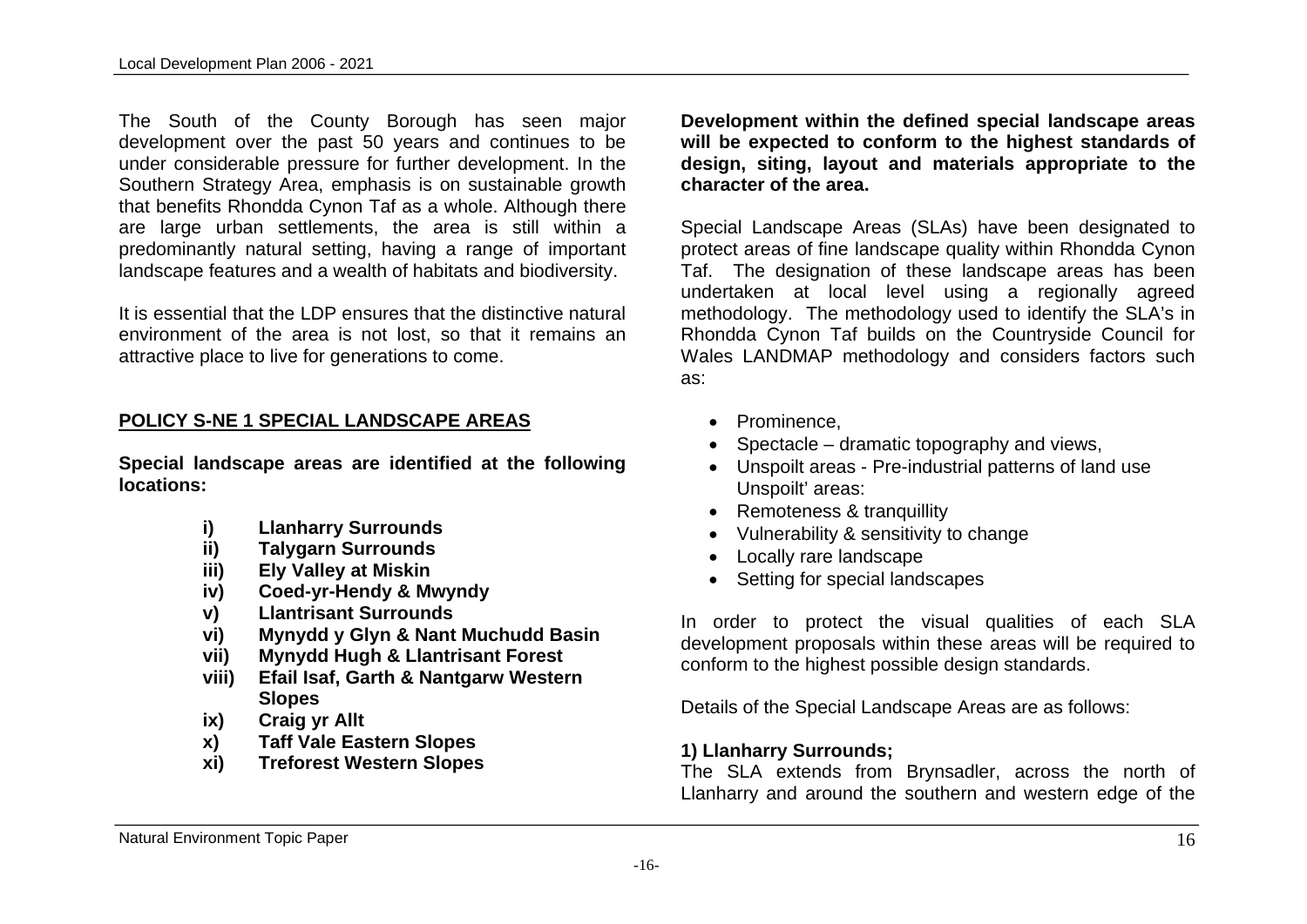former opencast site at Llanilid. The eastern two thirds of the site are of moderately high Landmap values. The unspoilt 'border vale' farmland is prominent from the M4 and is vulnerable to adjacent development pressures.

#### **2) Talygarn Surrounds;**

The landscape is predominantly 'border vale', bordering the edges of Talygarn and extending along the M4 to the east. The land around Talygarn is of high landmap value, with the land south of the M4 of moderately high value. It consists of traditional farmland patterns and attractive parkland.

#### **3) Ely Valley at Miskin;**

The land borders the urban areas of Pontyclun and Miskin, with the land around Miskin Manor of moderately high Landmap value. The area is prominent from both the M4 and mainline railway and is vulnerable to encroachment of settlements. It also includes the only area of lowland river valley in RCT.

## **4) Coed-yr-Hendy and Mwyndy;**

The designation extends from the enclosed Coed-yr-Hendy, across the A4119 to the open countryside around Mwyndy to Rhiwsaeson in the east . It consists of mainly undisturbed fields and woodlands which are of moderately high Landmap values which are vulnerable to spread of development.

# **5) Llantrisant Surrounds;**

Included in the SLA is the plateau of Llantrisant Common and also the higher, prominent ridge hills along the western edge of Beddau and above Rhiwsaeson. It plays an important part in the setting of the conservation area of Llantrisant. The southern section in vulnerable to developments relating to the Church Village bypass.

## **6) Mynydd Y Glyn and Nant Muchudd Basin;**

A considerable designation of undisturbed traditonal farmland and field patterns, unspoilt by industrialisation. The land rises to the north and the prominent, open, Mynydd y Glyn which serves as a backdrop the lower Rhondda valley, which is of moderately important Landmap value.

## **7) Mynydd Hugh and Llantrisant Forest;**

The SLA is visible form the M4 and extends to the north of Llanharan to Toneyrefail, including the windfarm on the skyline. To the east is the parkland around Llanharan House and the prominent Llantrisant forest on Mynydd Garthmaelwg, which are of moderately high Landmap values.

## **8) Efail Isaf, Garth and Nantgarw Western Slopes;**

The south and west of the SLA consists of farmland generally undisturbed by industrialisation and acts as an important buffer between Garth Hill and the urban area of Efail Isaf/Church Village. The eastern part is prominent wooded slopes of the Taff Valley and an important backdrop to the Treforest Industrial Estate.